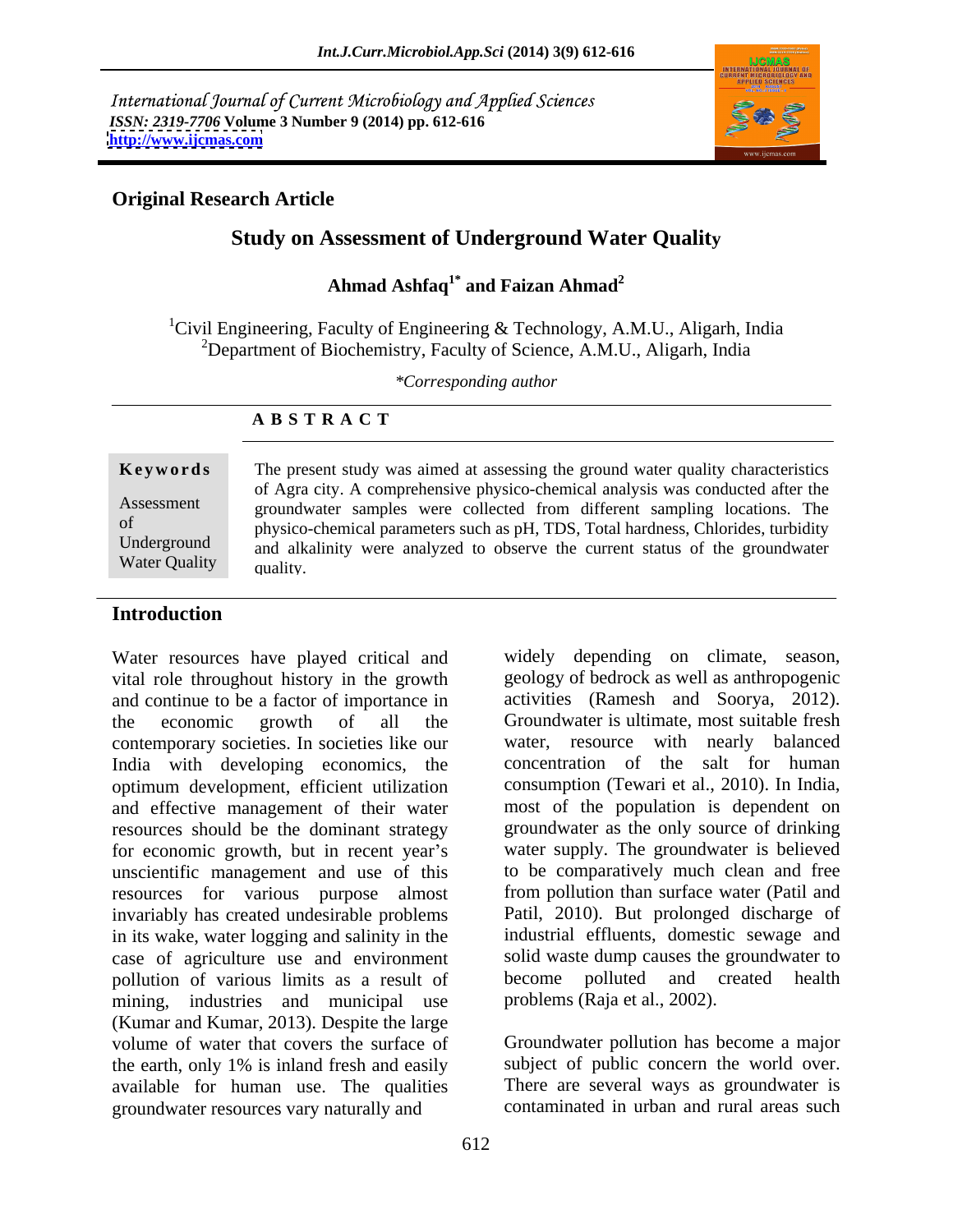as municipal sewage disposal to nearby capital, Lucknow, 200 kilometres (124 mi) water bodies, disposal or seepage of effluent south of the national capital New Delhi and from industries and use of inorganic 125 kilometres (78 mi) north of Gwalior fertilizers in agricultural farming. Most of (MSME, Govt. of India). Agra features a the industries discharge the effluent without semiarid climate that borders on a humid proper treatment into nearby open land or subtropical climate. The city features mild pass them through unlined channels, winters, hot and dry summers and a resulting in a deterioration of the monsoon season. However the monsoons, groundwater resources. The groundwater pollution is highest in urban areas than rural heavy as the monsoon in other parts of areas where large volumes of waste India. This is a primary factor in Agra concentrated and discharged near to the featuring a semiarid climate as opposed to a urban lakes. The increasing demand of water from fast growth of industries has put pressure on limited water resources (Ramesh and Soorya, 2012).

Considering the above aspects of at District Jail, Mental Hospital, Lajpat groundwater contamination, the present Kunj, St. Peter s College, Madhu Nagar, study was undertaken to investigate the Raja Ki Mandi, Lady Lyall Hospital, FET impact of the groundwater quality water Agra College, Agra Med. College, Jeoni samples at Agra district, U.P., India. To Mandi, Etmad-ud-daula, Jama Masjid, Agra communicate information on the quality of water to the concerned citizens and policy makers, analysis of water is utmost For sampling plastic bottles were used. important. It thus, becomes an important Before sampling, bottle were soaked in HCl factor for the assessment and management and rinsed with double distilled water. of ground water. Thus, in this research work an attempt has been made to assess the physical and chemical parameters of ground For analysis all the chemicals used were A R water like pH, Total hardness, Total grade. Double distilled water was used for dissolved solids, Alkalinity, Chloride and the preparation of reagent and solution. pH turbidity. The analyzed data were compared and TDS were measured by universal water

Agra district is bounded by Mathura District volumetrically by AgNO3 titrimetric on the north, Dholpur District of Rajasthan state on the south, Firozabad District on the east and Bharatpur District of Rajasthan State on the west. Area of the district is 4027 km². Agra, the former capital of Hindustan,  $\mathbf{p}$ H is a city on the banks of the river Yamuna in the northernstate of Uttar Pradesh, India. It

though substantial in Agra, are not quite as humid subtropical climate.

# **Materials and Methods**

During the study, sampling was carried out Fort, Ramleela Maidan, Moti Mahal.

Necks of the bottle were tightly sealed.

with standard values recommended by BIS. analysis kit and manual method. Total **Study Area Study Area Study Area CONSERVING AREA CONSERVING AREA CONSERVING AREA CONSERVING AREA CONSERVING AREA CONSERVING AREA CONSERVING AREA CONSERVING AREA CONSERVING AREA CONSERVING AREA CO** hardness of water was estimated by complexometric titration with EDTA. Chlorides content were determined volumetrically by AgNO3 titrimetric method.

# **Results and Discussion**

# **pH**

is 363 kilometres (226 mi) west of the state water. pH is considered as an importantpH is the measure of acidity or alkalinity of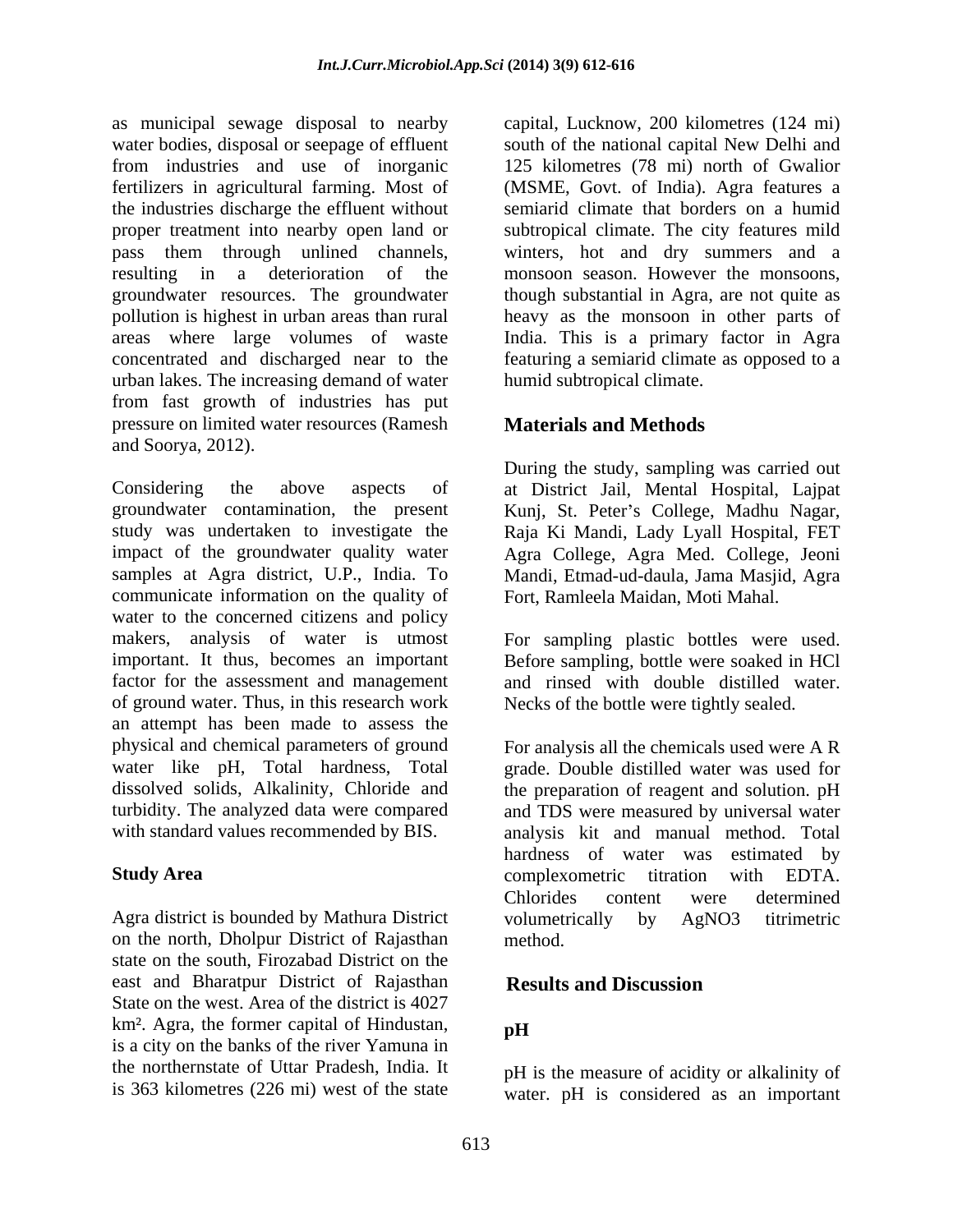solubility calculation (Shyamala et al., found to lie between  $6.4 - 8.1$ . This may be

ecological factor and provides an important attributed to different types of buffers piece factor and piece of information in normally present in the ground water many type of geochemical equilibrium or (Weber and Stun, 1963). The mild alkalinity 2008)**.** The pH values of the study area are the soil (Kumar and Kumar, 2013). The mild within the permissible limits of WHO alkaline nature suggests that approximately standards (6.5–8.5). The value of pH is  $95\%$  of  $CO<sub>2</sub>$  in water is present as indicates the presence of weak basic salts in bicarbonate (Azeez et al., 2000).

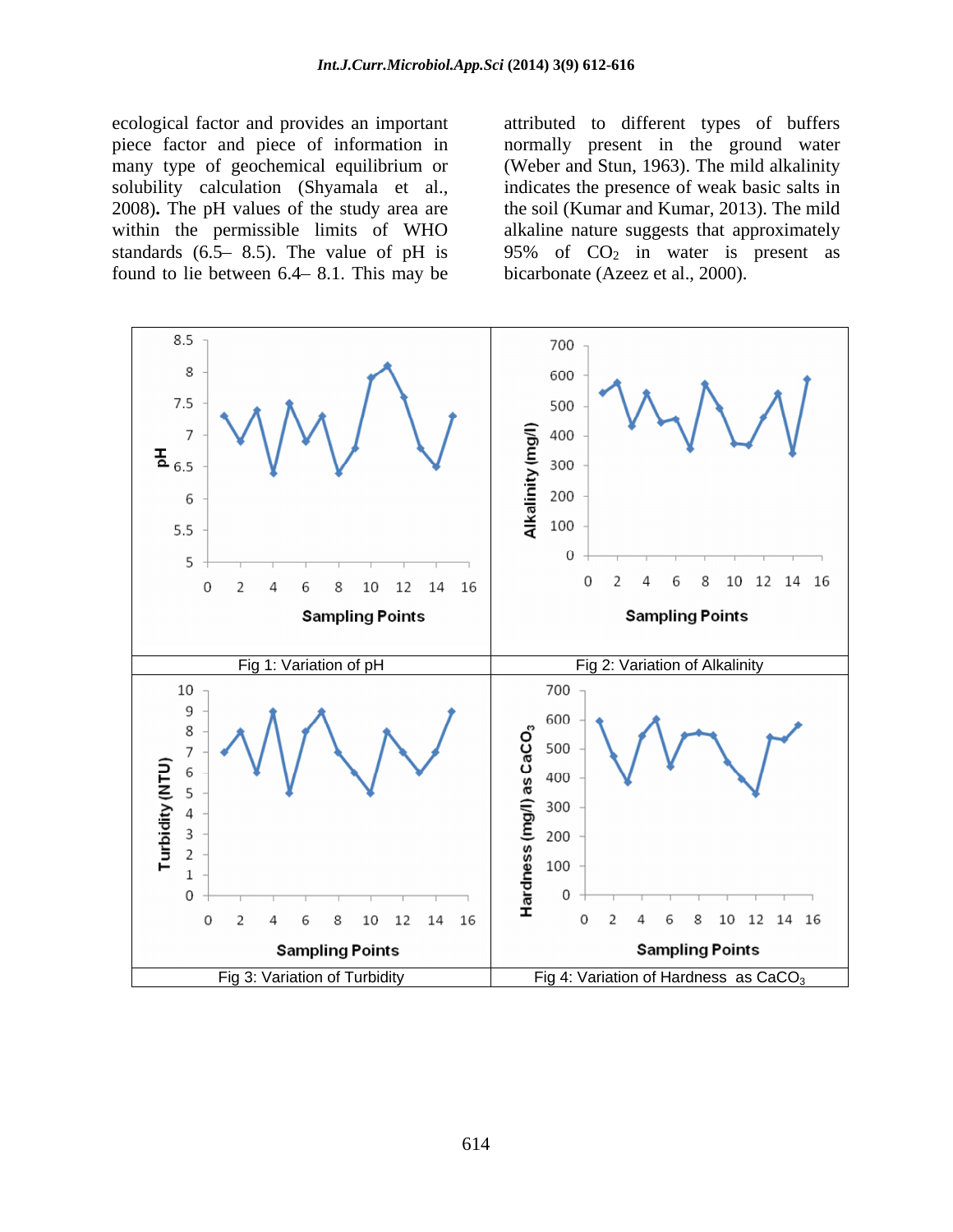

The TDS of all the samples obtained from Alkalanity the study area were in the range of 739- 1720 mg/L. According to the WHO the maximum permissible limiting value of TDS for potable water is 500- 2000 mg/L. High level of TDS in water used for drinking purposes leads to many diseases total alkalinity is found to lie in between which are not water-borne but due to excess salts (Sabata and Nayar, 1995; Parihar et al., 2012). Chloride

The standard values for turbidity are 5- 10 obtained from the present area of study are found to be between 5- 9 NTU. Therefore The main form in which chloride is found

The total hardness is the indicator of the capacity of water to precipitate soap. The minimum and maximum values recorded were 347 and 603 mg/L respectively. The

**TDS** al. 2013) and non carbonate compounds (Ramesh et al., 2013).

# **Alkalanity**

The ranges of alkalinity have been found to lie in between 342- 587 mg/L. The standard values as prescribed by the WHO are between 200- 600 mg/L. Therefore the the prescribed limits.

# **Chloride**

**Turbidity** Chloride is a widely distributed element in NTU. The turbidity of all the samples places where the temperature is high and all lie within the prescribed limits.<br>in the groundwater is sodium chloride. **Total Hardness** major role in building up of the chloride increase in the maximum level of total buman beings (McCarthy 2004: Pamech hardness is due to presence of carbonate and Soorya, 2012). The chloride all types of rocks present in different forms. Therefore, in groundwater of the rainfall is less, its concentration is high. The main form in which chloride is found in the groundwater is sodium chloride. Soil porosity and permeability plays a concentration. The higher consumption can cause significant increase in the development of hypertension, risk for stroke, left ventricular hypertension, osteoporosis, renal stones and asthma in human beings (McCarthy, 2004; Ramesh and Soorya, 2012)**.** The chloride